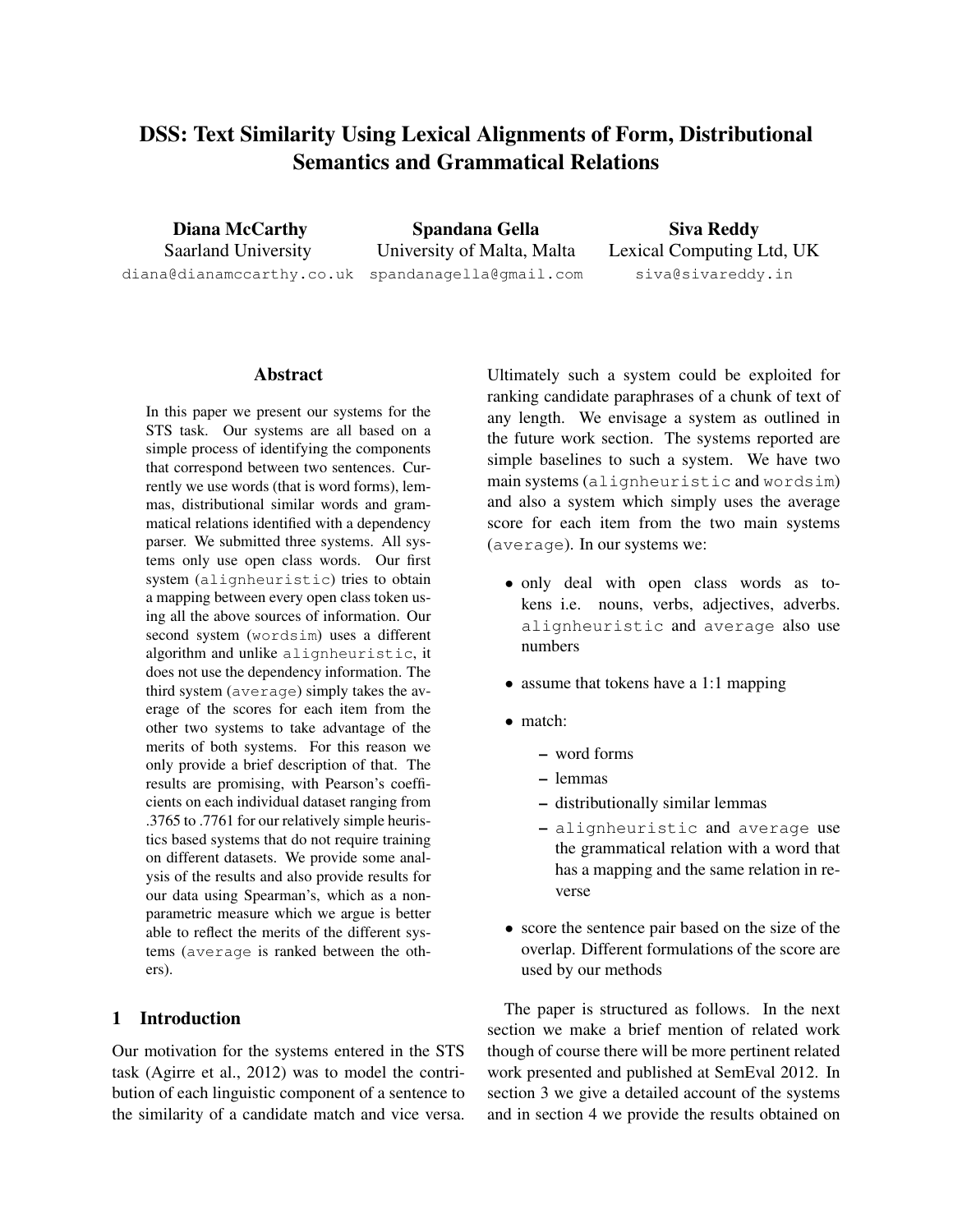the training data on developing our systems. In section 5 we present the results on the test data, along with a little analysis using the gold standard data. In section 6 we conclude our findings and discuss our ideas for future work.

## 2 Related Work

Semantic textual similarity relates to textual entailment (Dagan et al., 2005), lexical substitution (Mc-Carthy and Navigli, 2009) and paraphrasing (Hirst, 2003). The key issue for semantic textual similarity is that the task is to determine similarity, where similarity is cast as meaning equivalence.  $1$  Textual entailment the relation under question is the more specific relation of entailment, where the meaning of one sentence is entailed by another and a system needs to determine the direction of the entailment. Lexical substitution relates to semantic textual similarity though the task involves a lemma in the context of a sentence, candidate substitutes are not provided, and the relation at question in the task is one of substitutability. <sup>2</sup> Paraphrase recognition is a highly related task, for example using comparable corpora (Barzilay and Elhadad, 2003) and it is likely that semantic textual similarity measures might be useful for ranking candidates in paraphrase acquisition.

In addition to various works related to textual entailment, lexical substitution and paraphrasing, there has been some prior work explicitly on semantic text similarity. Semantic textual similarity has been explored in various works. Mihalcea et al. (2006) extend earlier work on word similarity using various WordNet similarity measures (Patwardhan et al., 2003) and a couple of corpus-based distributional measure PMI-IR (Turney, 2002) and LSA (Berry, 1992) using a measure which takes a summation over all tokens in both sentences for each finding the maximum similarity (WordNet or distributional) weighted by the inverse document frequency of that word. The distributional similarity measures perform at a similar level to the knowledge-based measures that use WordNet. Mohler and Mihalcea (2009) adapt this work for automatic short answer grading, that is matching a candidate answer to one supplied by the tutor. Mohler et al. (2011) take this application forward, combining lexical semantic similarity measures with a graph-alignment which considers dependency graphs using the Stanford dependency parser (de Marneffe et al., 2006) in terms of lexical, semantic and syntactic features. A score is then provided for each node in the graph. The features are combined using machine learning.

The systems we propose likewise use lexical similarity and dependency relations, but in a simple heuristic formulation without a man-made thesaurus such as WordNet and without machine learning.

#### 3 Systems

We lemmatize and part-of-speech tag the data using treetagger (Schmid, 1994). We process the tagged data with default settings of Malt Parser (Nivre et al., 2007) to dependency parse the data. All systems make use of a distributional thesaurus which lists distributionally similar lemmas ('neighbours') for a given lemma. This is a thesaurus constructed using log-dice (Rychly, 2008) and UkWaC (Ferraresi ´ et al., 2008).  $3$  Note that we use only the top 20 neighbours for any word in all the below methods. We have not experimented with varying this threshold.

In the following descriptions, we refer to our sentences as s1 and s2 and these open classed tokens within those sentences as  $t_i \in s1$  and  $t_j \in s2$  where each token in either sentence is represented by a word  $(w)$ , lemma  $(l)$ , part-of-speech  $(p)$  and grammatical relation  $(qr)$ , identified by the Malt parser, to its dependency head at a given position  $(hp)$  in the same sentence.

#### 3.1 **alignheuristic**

This method which uses nouns, verbs, adjectives adverbs and numbers. The algorithm aligns words  $(w)$ , or lemmas  $(l)$  from left to right from  $s1$  to  $s2$  and vice versa (WMTCH). If there is no alignment for words or lemmas then it does the same matching

 ${}^{1}$ See the guidelines given to the annotators at http://www.cs.columbia.edu/ weiwei/workshop/instructions.pdf

<sup>&</sup>lt;sup>2</sup>This is more or less semantic equivalence since the annotators were instructed to focus on meaning http://www.dianamccarthy.co.uk/files/instructions.pdf.

 $3$ This is the ukWaC distributional thesaurus available in Sketch Engine (Kilgarriff et al., 2004) at http://the.sketchengine.co.uk/bonito/run.cgi/first form?corpname =preloaded/ukwac2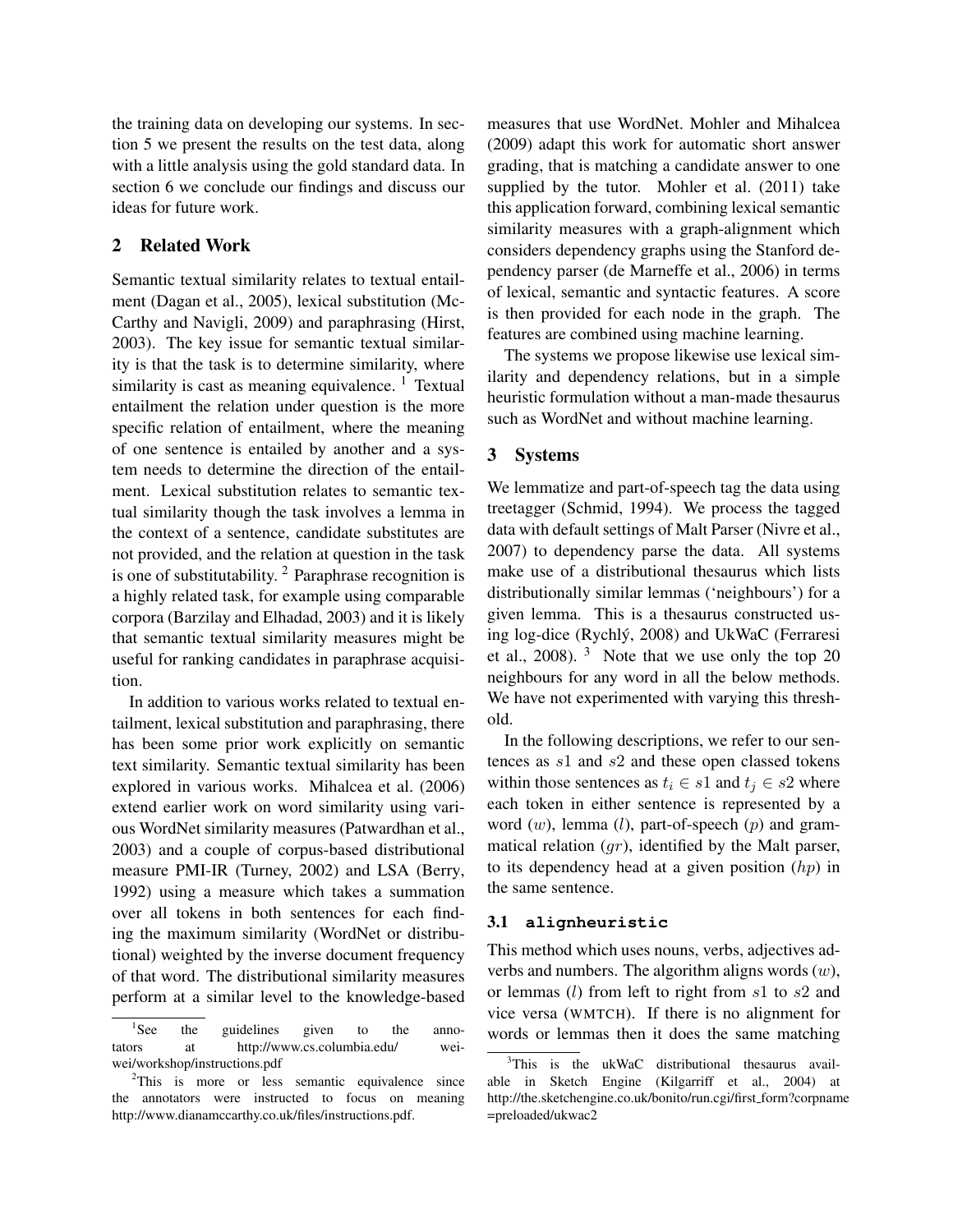process (s1 given s2 and vice versa) for distributionally similar neighbours using the distributional thesaurus mentioned above (TMTCH) and also another matching process looking for a corresponding grammatical relation identified with the Malt parser in the other sentence where the head (or argument) has a match in both sentences (RMTCH).

A fuller and more formal description of the algorithm follows:

- 1. retains nouns, verbs (not *be*) adjectives adverbs and numbers in both sentences s1 and s2.
- 2. WMTCH:
	- (a) looks for word matches
		- $w_i \in s1$  to  $w_j \in s2$ , left to right i.e. the first matching  $w_i \in s2$  is selected as a match for  $w_i$ .
		- $w_i \in s2$  to  $w_i \in s1$ , left to right i.e. the first matching  $w_i \in s1$  is selected as a match for  $w_i$
	- (b) and then lemma matches for any  $t_i \in s1$ and  $t_j \in s1$  not matched in steps 2a
		- $l_i \in s1$  to  $l_j \in s2$ , left to right i.e. the first matching  $l_j \in s2$  is selected as a match for  $l_i$ .
		- $l_j \in s2$  to  $l_i \in s1$ , left to right i.e. the first matching  $l_i \in s1$  is selected as a match for  $l_i$
- 3. using only  $t_i \in s1$  and  $t_j \in s2$  not matched in the above steps:
	- TMTCH: matching lemma and PoS  $(l +$ p) with the distributional thesaurus against the top 20 most similar lemma-pos entries. That is:
		- (a) For  $l+p_i \in s1$ , if not already matched at step 2 above, find the most similar words in the thesaurus, and match if one of these is in  $l + p_j \in s2$ , left to right i.e. the first matching  $l + p_j \in s2$ to any of the most similar words to  $l + p_i$  according to the thesaurus is selected as a match for  $l + p_i \in s$ 1.
		- (b) For  $l+p_j \in s2$ , if not already matched at step 2 above, find the most similar words in the thesaurus, and match if

one of these is in  $l + p_i \in s_1$ , left to right

- RMTCH: match the tokens, if not already matched at step 2 above, by looking for a head or argument relation with a token that has been matched at step 2 to a token with the inverse relation. That is:
	- i For  $t_i \in s_1$ , if not already matched at step 2 above, if  $hp_i \in s1$  (the pointer to the head, i.e. parent, of  $t_i$ ) refers to a token  $t_x \in s1$  which has WMTCH at  $t_k$  in s2, and there exists a  $t_q \in s2$  with  $gr_q = gr_i$  and  $hp_q = t_k$ , then match  $t_i$  with  $t_q$
	- ii For  $t_i \in s_1$ , if not already matched at step 2 or the preceding step (RMTCH 3i) and if there exists another  $t_x \in s1$ with a  $hp_x$  which refers to  $t_i$  (i.e.  $t_i$  is the parent, or head, of  $t<sub>x</sub>$ ) with a match between  $t_x$  and  $t_k \in s2$  from step 2, <sup>4</sup> and where  $t_k$  has  $gr_k = gr_x$  with  $hp_k$ which refers to  $t_q$  in s2, then match  $t_i$ with  $t_q$ <sup>5</sup>
	- iii we do likewise in reverse for  $s2$  to  $s1$ and then check all matches are reciprocated with the same 1:1 mapping

Finally, we calculate the score  $sim(s1, s2)$ :

$$
\frac{|\text{WMICH}| + (wt \times |\text{TMICH} + \text{RMICH}|)}{|s1| + |s2|} \times 5 \quad (1)
$$

where *wt* is a weight of 0.5 or less (see below).

The  $sim$  score gives a score of 5 where two sentences have the same open class tokens, since matches in both directions are included and the denominator is the number of open class tokens in both sentences. The score is 0 if there are no matches. The thesaurus and grammatical relation matches are counted equally and are considered less important for the score as the exact matches. We set wt to 0.4 for the official run, though we could improve performance by perhaps setting a bit lower as shown below in section 4.1.

<sup>&</sup>lt;sup>4</sup>In the example illustrated in figure 1 and discussed below,  $t_i$  could be *rose* in the upper sentence  $(s_1)$  and *Nasdaq* would be  $t_x$  and  $t_k$ .

 $5$ So in our example, from figure 1,  $t_i$  (*rose*) is matched with  $t_q$  (*climb*) as *climb* is the counterpart head to *rose* for the matched arguments (*Nasdaq*).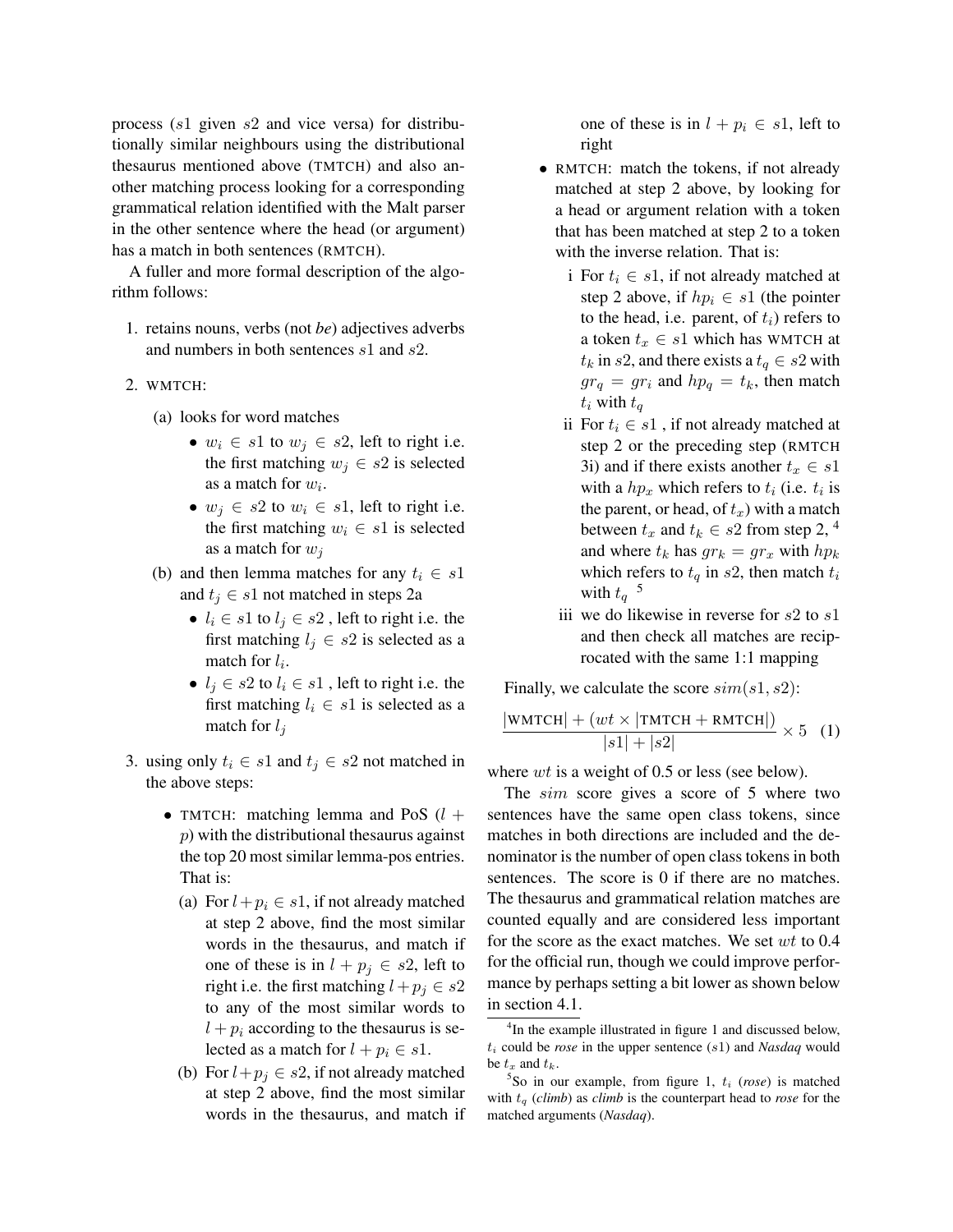

Figure 1: Example of matching with alignheuristic

Figure 1 shows an example pair of sentences from the training data in MSRpar. The solid lines show alignments between words. *Composite* and *composite* are not matched because the lemmatizer assumes that the former is a proper noun and does not decapitalise; we could decapitalise all proper nouns. The dotted arcs show parallel dependency relations in the sentences where the argument (*Nasdaq*) is matched by WMTCH. The RMTCH process therefore assumes the corresponding heads (*rise* and *climb*) align. In addition, TMTCH finds a match from *climb* to *rise* as *rise* is in the top 20 most similar words (neighbours) in the distributional thesaurus. *climb* is not however in the top 20 for *rise* and so a link is not found in the other direction. We have not yet experimented with validating the thesaurus and grammatical relation processes together, though that would be worthwhile in future.

#### 3.2 **wordsim**

In this method, we first choose the shortest sentence based on the number of open words. Let  $s1$  and  $s2$ be the shortest and longest sentences respectively. For every lemma  $l_i \in s_1$ , we find its best matching lemma  $l_i \in s2$  using the following heuristics and assigning an alignment score as follows:

- 1. if  $l_i=l_j$ , then the alignment score of  $l_i$  $(algnscr(l_i))$  is one.
- 2. else  $l_i \in s1$  is matched with a lemma  $l_j \in s2$ with which it has the highest distributional similarity. <sup>6</sup> The alignment score,  $algnscr(l_i)$  is

the distributional similarity between  $l_i$  and  $l_j$ (which is always less than one).

The final sentence similarity score between the pair s1 and s2 is computed as

$$
sim(s1, s2) = \frac{\sum_{l_i \in s1} alignscr(l_i)}{|s1|}
$$
 (2)

#### 3.3 **average**

This system simple uses the average score for each item from alignheuristic and wordsim. This is simply so we can make a compromise between the merits of the two systems.

#### 4 Experiments on the Training Data

Table 1 displays the results on training data for the system settings as they were for the final test run. We conducted further analysis for the alignheuristic system and that is reported in the following subsection. We can see that while the alignheuristic is better on the MSRpar and SMT-eur datasets, the wordsim outperforms it on the MSRvid dataset, which contains shorter, simpler sentences. One reason might be that the wordsim credits alignments in one direction only and this works well when sentences are of a similar length but can loose out on the longer paraphrase and SMT data. This behaviour is confirmed by the results on the test data reported below in section 5, though we cannot rule out that other factors play a part.

<sup>&</sup>lt;sup>6</sup>Provided this is within the top 20 most similar words in the thesaurus.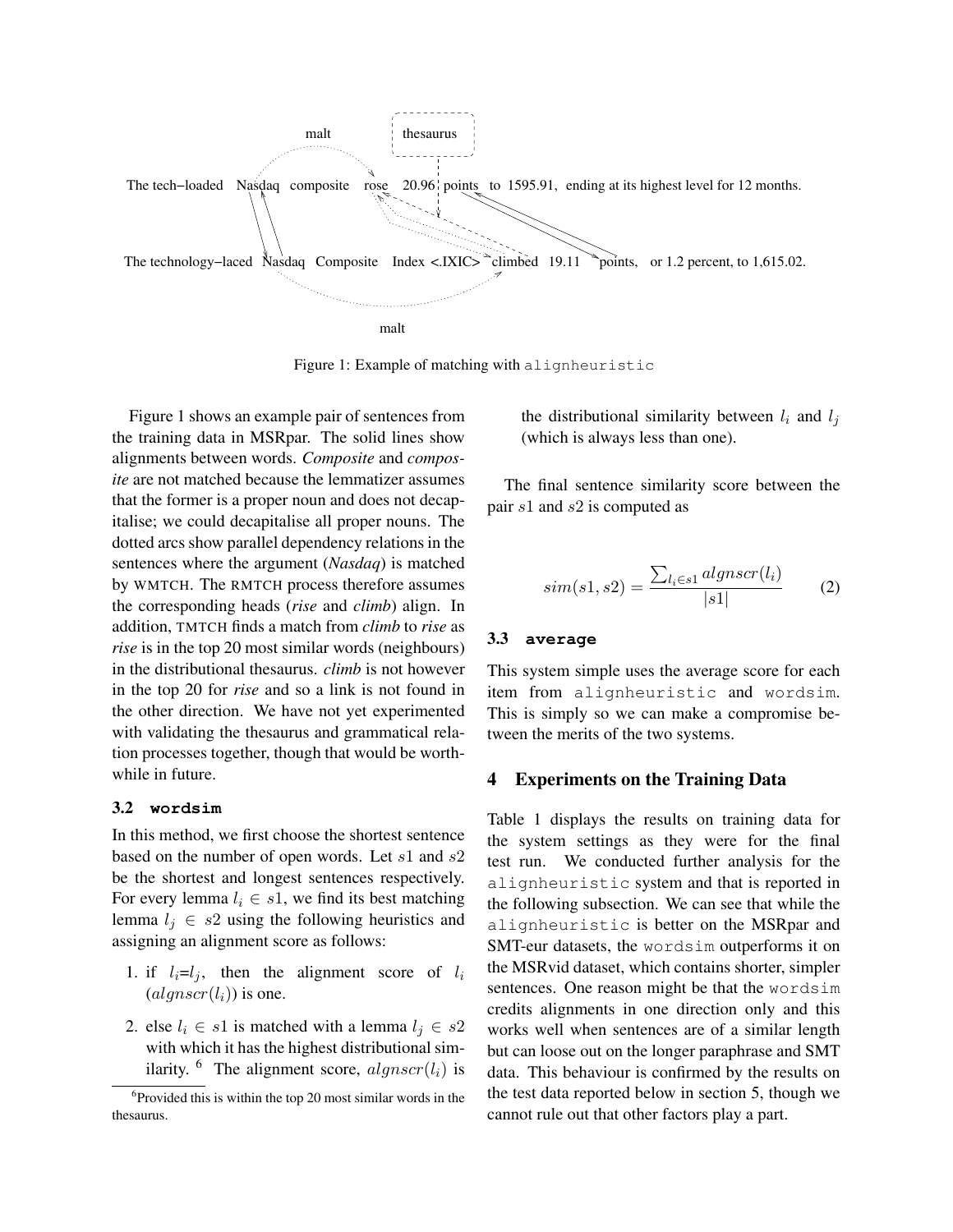|                | <b>MSRpar</b> | <b>MSRvid</b> | <b>SMT-eur</b> |
|----------------|---------------|---------------|----------------|
| alignheuristic | 0.6015        | 0.6994        | 0.5222         |
| wordsim        | 0.4134        | 0.7658        | 0.4479         |
| average        | 0.5337        | 0.7535        | 0.5061         |

Table 1: Results on training data

#### 4.1 **alignheuristic**

We developed the system on the training data for the purpose of finding bugs, and setting the weight in equation 1. During development we found the optimal weight for  $wt$  to be 0.4.<sup>7</sup> Unfortunately we did not leave ourselves sufficient time to set the weights after resolving the bugs. In table 1 we report the results on the training data for the system that we uploaded, however in table 2 we report more recent results for the final system but with different values of wt. From table 2 it seems that results may have been improved if we had determined the final value of wt after debugging our system fully, however this depends on the type of data as 0.4 was optimal for the datasets with more complex sentences (MSRpar and SMT-eur).

In table 3, we report results for alignheuristic with and without the distributional similarity thesaurus (TMTCH) and the dependency relations (RMTCH). In table 4 we show the total number of token alignments made by the different matching processes on the training data. We see, from table 4 that the MSRvid data relies on the thesaurus and dependency relations to a far greater extent than the other datasets, presumably because of the shorter sentences where many have a few contrasting words in similar syntactic relations, for example s1 *Someone is drawing.* s2 *Someone is dancing.*. <sup>8</sup> We see from table 3 that the use of these matching processes is less accurate for MSRvid and that while TMTCH improves performance, RMTCH seems to degrade performance. From table 2 it would seem that on this type of data we would get the best results by reducing  $wt$  to a minimum, and perhaps it would make sense to drop RMTCH. Meanwhile, on the longer more complex MSRpar

| wt  | <b>MSRpar</b> | <b>MSRvid</b> | <b>SMT-eur</b> |
|-----|---------------|---------------|----------------|
| 0.5 | 0.5998        | 0.6518        | 0.5290         |
| 0.4 | 0.6015        | 0.6994        | 0.5222         |
| 0.3 | 0.6020        | 0.7352        | 0.5146         |
| 0.2 | 0.6016        | 0.7577        | 0.5059         |
| 0.1 | 0.6003        | 0.7673        | 0.4964         |
| 0   | 0.5981        | 0.7661        | 0.4863         |

Table 2: Results for the alignheuristic algorithm on the training data: varying wt

|              | <b>MSRpar</b> | <b>MSRvid</b> | <b>SMT-eur</b> |
|--------------|---------------|---------------|----------------|
| -TMTCH+RMTCH | 0.6008        | 0.7245        | 0.5129         |
| +TMTCH-RMTCH | 0.5989        | 0.7699        | 0.4959         |
| -TMTCH-RMTCH | 0.5981        | 0.7661        | 0.4863         |
| +TMTCH+RMTCH | 0.6015        | 0.6994        | 0.5222         |

Table 3: Results for the alignheuristic algorithm on the training data: with and without TMTCH and RMTCH

and SMT-eur data, the less precise RMTCH and TMTCH are used less frequently (relative to the WMTCH) but can be seen from table 3 to improve performance on both training datasets. Moreover, as we mention above, from table 2 the parameter setting of 0.4 used for our final test run was optimal for these datasets.

## 5 Results

Table 5 provides the official results for our submitted systems, along with the rank on each dataset. The

|              | <b>MSRpar</b> | <b>MSRvid</b> | <b>SMT-eur</b> |
|--------------|---------------|---------------|----------------|
| WMTCH        | 10960         | 2349          | 12155          |
| <b>TMTCH</b> | 378           | 1221          | 964            |
| <b>RMTCH</b> | 1008          | 965           | 1755           |

Table 4: Number of token alignments for different matching processes

<sup>&</sup>lt;sup>7</sup>We have not yet attempted setting the weight on alignment by relation and alignment by distributional similarity separately.

 $8$ Note that the alignheuristic algorithm and is symmetrical with respect to s1 and s2 so it does not matter which is which.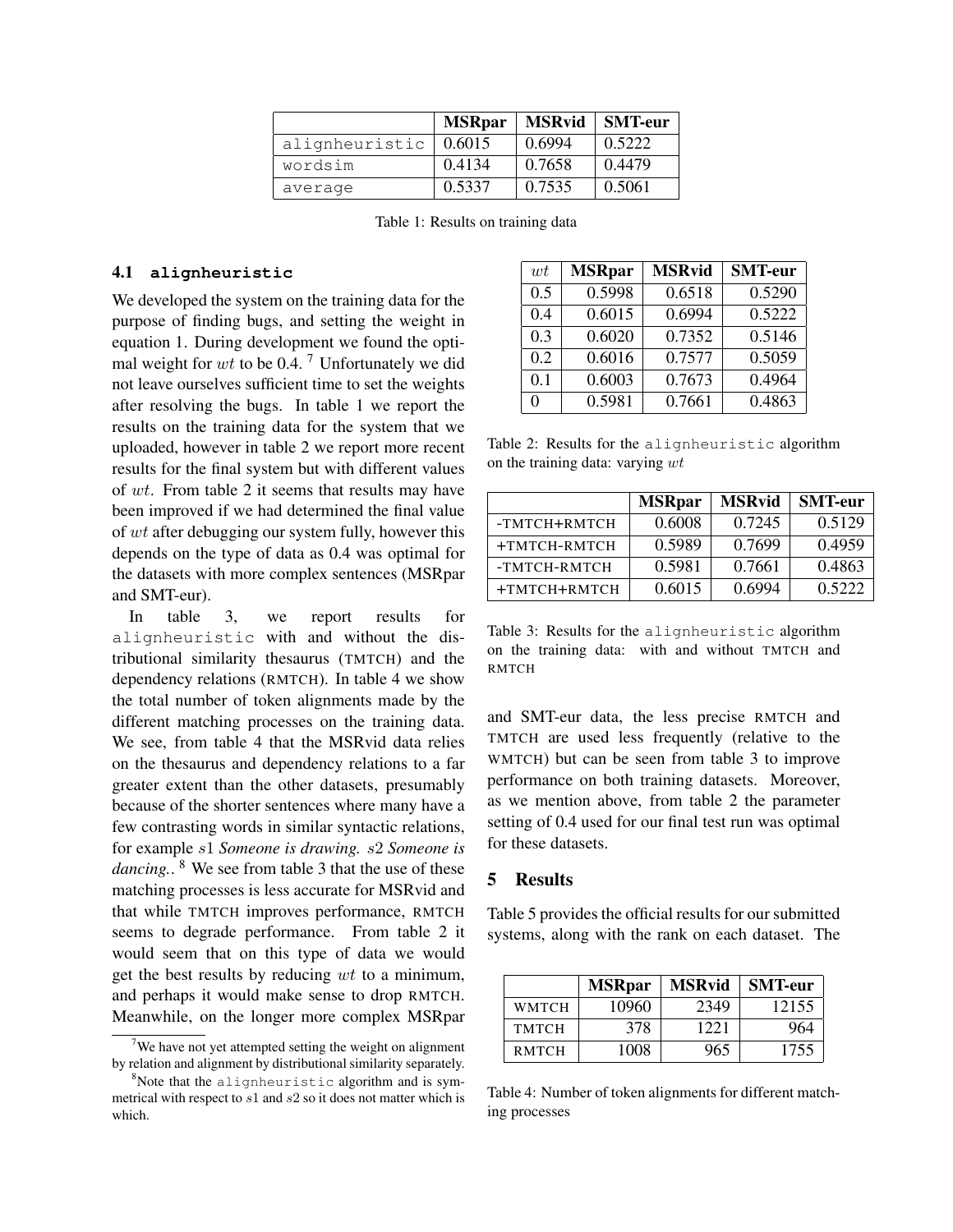| run            | ALL       | <b>MSRpar</b> | <b>MSRvid</b> | <b>SMT-eur</b>         | $On-WN$                 | <b>SMT-news</b> |
|----------------|-----------|---------------|---------------|------------------------|-------------------------|-----------------|
| alignheuristic | .5253(60) | .5735 (24)    | .7123(53)     | $\parallel$ .4781 (25) | .6984(7)                | .4177 (38)      |
| average        | .5490(58) | .5020(48)     | .7645(41)     | .4875(16)              | $\vert .6677(14) \vert$ | .4324(31)       |
| wordsim        | .5130(61) | .3765(75)     | .7761(34)     | .4161(58)              | .5728(59)               | .3964(48)       |

Table 5: Official results: Rank (out of 89) is shown in brackets

| run            | ALL    | <b>MSRpar</b> | <b>MSRvid</b> | $SMT$ -eur   On-WN |        | <b>SMT-news</b> | average $\rho$ |
|----------------|--------|---------------|---------------|--------------------|--------|-----------------|----------------|
| alignheuristic | 0.5216 | $\pm 0.5539$  | 0.7125        | 0.5404             | 0.6928 | 0.3655          | 0.5645         |
| average        | 0.5087 | 0.4818        | 0.7653        | 0.5415             | 0.6302 | 0.3835          | 0.5518         |
| wordsim        | 0.4279 | 0.3608        | 0.7799        | 0.4487             | 0.4976 | 0.3388          | 0.4756         |

Table 7: Spearman's  $\rho$  for the 5 datasets, 'all' and the average coefficient across the datasets

| run            | mean       | Allnrm     |  |
|----------------|------------|------------|--|
| alignheuristic | 0.6030(21) | 0.7962(42) |  |
| average        | 0.5943(26) | 0.8047(35) |  |
| wordsim        | 0.5287(55) | 0.7895(49) |  |

Table 6: Official results: Further metrics suggested in discussion. Rank (out of 89) is shown in brackets

official results in the 'all' column which combine all datasets together are confusing. This metric is anticipated to impact systems that have different settings for different types of data however we did not train our systems to run differently on different data. Exactly the same parameter settings are used for each system on every dataset. We think Pearson's measure has a significant impact on results because it is a parametric measure and as such the shape of the distribution (the distribution of scores) is assumed to be normal. Since this is not the case the results are somewhat perplexing. Our systems were ranked higher in every individual dataset compared to the 'all' ranking, with the exception of wordsim and the MSRpar dataset. We present the results in table 6 from new metrics proposed by participants during the post-results discussion: Allnrm (normalised) and mean (this score is weighted by the number of sentence pairs in each dataset). The Allnrm score, proposed by a participant during the discussion phase to try and combat issues with the 'all' score, also does not accord with our intuition given the ranks of our systems on the individual datasets. The mean score, proposed by another participant, however does reflect performance on the individual datasets. Our average system is ranked between alignheuristic and wordsim which is in line with our expectations given results on the training data and individual datasets.

As mentioned above, an issue with the use of Pearson's correlation coefficient is that it is parametric and assumes that the scores are normally distributed. We calculated Spearman's  $\rho$  which is the non-parametric equivalent of Pearson's and uses the ranks of the scores, rather than the actual scores. <sup>9</sup> We cannot calculate the results for other systems, and therefore the ranks for our system, since we do not have the other system's outputs but we do see that the rank order of our system on both 'all' is more in line with our expectations. average, which simply uses the average of the other two systems for each item, is ranked between the other two systems. This gives a similar ranking of our three systems as the mean score. We also show average  $\rho$ . This is a macro average of the Spearman's value for the 5 datasets without weighting by the number of sentence pairs. <sup>10</sup>

## 6 Conclusions

The systems were developed in less than a week including the time with the test data. There are many trivial fixes that may improve the basic algorithm, such as decapitalising proper nouns. There are many things we would like to try, such as val-

<sup>&</sup>lt;sup>9</sup>Note that Spearman's  $\rho$  is often a little lower than Pearson's Mitchell and Lapata (2008)

 $10$ We do recognise the difficulty in determining metrics on a new pilot study. The task organisers are making every effort to make it clear that this enterprise is a pilot, not a competition and that they welcome feedback.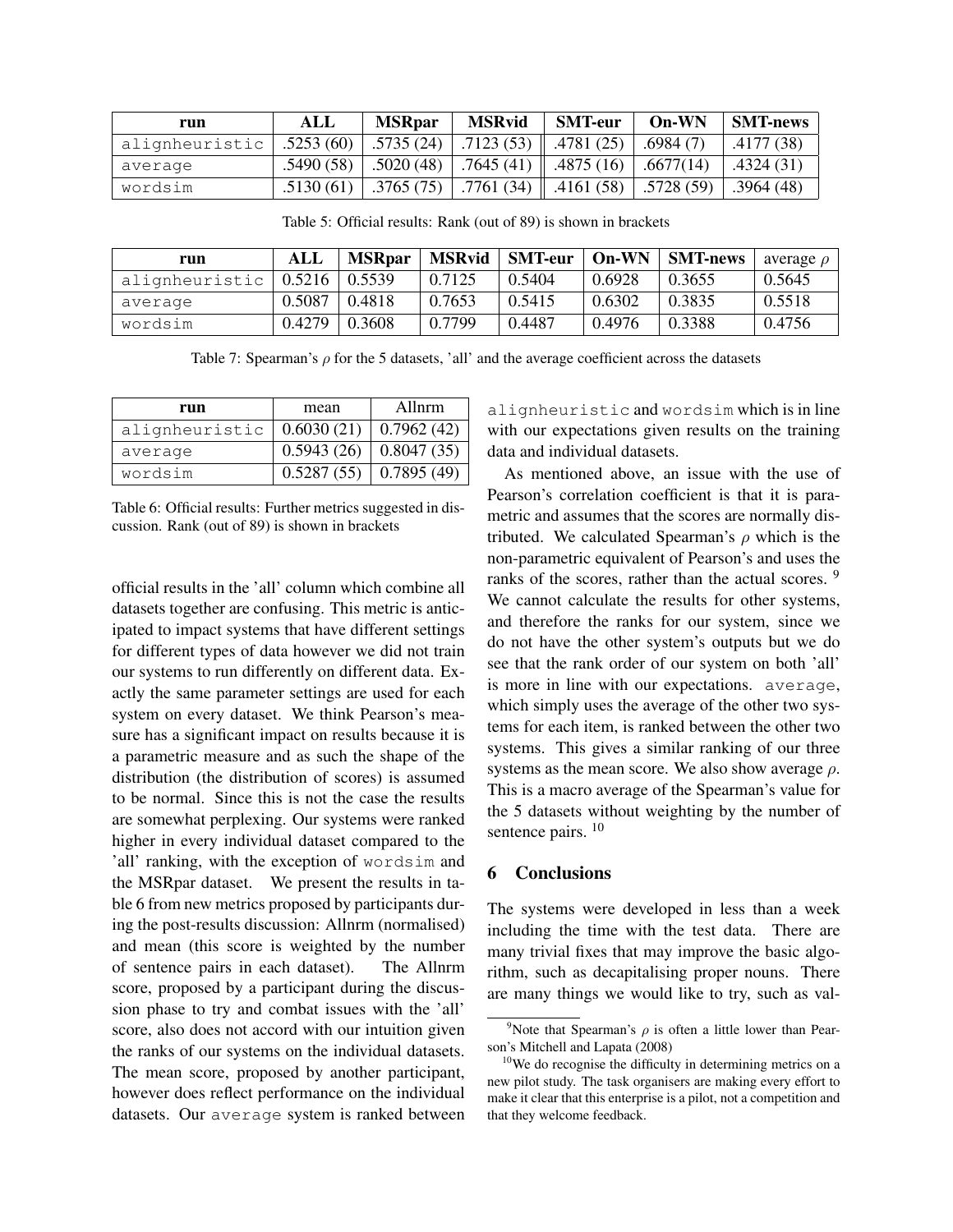idating the dependency matching process with the thesaurus matching. We would like to match larger units rather than tokens, with preferences towards the longer matching blocks. In parallel to the development of alignheuristic, we developed a system which measures the similarity between a node in the dependency tree of s1 and a node in the dependency tree of  $s2$  as the sum of the lexical similarity of the lemmas at the nodes and the similarity of its children nodes. We did not submit a run for the system as it did not perform as well as alignheuristic, probably because the score focused on structure too much. We hope to spend time developing this system in future.

Ultimately, we envisage a system that:

- can have non 1:1 mappings between tokens, i.e. a phrase may be paraphrased as a word for example *blow up* may be paraphrased as *explode*
- can map between sequences of non-contiguous words for example the words in the phrase *blow up* may be separated but mapped to the word *explode* in the bomb exploded  $\leftrightarrow$  *They blew it up*
- has categories (such as equivalence, entailment, negation, omission ...) associated with each mapping. Speculation, modality and sentiment should be indicated on any relevant chunk so that differences can be detected between candidate and referent
- scores the candidate using a function of the scores of the mapped units (as in the systems described above) but alters the score to reflect the category as well as the source of the mapping, for example entailment without equivalence should reduce the similarity score, in contrast to equivalence and negation should reduce this still further

Crucially we would welcome a task where annotators would also provide a score on sub chunks of the sentences (or arbitrary blocks of text) that align along with a category for the mapping (equivalence, entailment, negation etc..). This would allow us to look under the hood at the text similarity task and determine the reason behind the similarity judgments.

# 7 Acknowledgements

We thank the task organisers for their efforts in organising the task and their readiness to take on board discussions on this as a pilot. We also thank the SemEval-2012 co-ordinators.

# References

- Agirre, E., Cer, D., Diab, M., and Gonzalez, A.  $(2012)$ . Semeval-2012 task 6: A pilot on semantic textual similarity. In *Proceedings of the 6th International Workshop on Semantic Evaluation (SemEval 2012), in conjunction with the First Joint Conference on Lexical and Computational Semantics (\*SEM 2012)*.
- Barzilay, R. and Elhadad, N. (2003). Sentence alignment for monolingual comparable corpora. In Collins, M. and Steedman, M., editors, *Proceedings of the 2003 Conference on Empirical Methods in Natural Language Processing*, pages 25– 32.
- Berry, M. (1992). Large scale singular value computations. *International Journal of Supercomputer Applications*, 6(1):13–49.
- Dagan, I., Glickman, O., and Magnini, B. (2005). The pascal recognising textual entailment challenge. In *Proceedings of the PASCAL First Challenge Workshop*, pages 1–8, Southampton, UK.
- de Marneffe, M.-C., MacCartney, B., and Manning, C. D. (2006). Generating typed dependency parses from phrase structure parses. In *To appear at LREC-06*.
- Ferraresi, A., Zanchetta, E., Baroni, M., and Bernardini, S. (2008). Introducing and evaluating ukwac, a very large web-derived corpus of english. In *Proceedings of the Sixth International Conference on Language Resources and Evaluation (LREC 2008)*, Marrakech, Morocco.
- Hirst, G. (2003). Paraphrasing paraphrased. Invited talk at ¡I¿Second International Workshop on Paraphrasing, 41st Annual Meeting of the Association for Computational Linguistics.
- Kilgarriff, A., Rychly, P., Smrz, P., and Tugwell, D. ´ (2004). The sketch engine. In *Proceedings of Euralex*, pages 105–116, Lorient, France. Reprinted